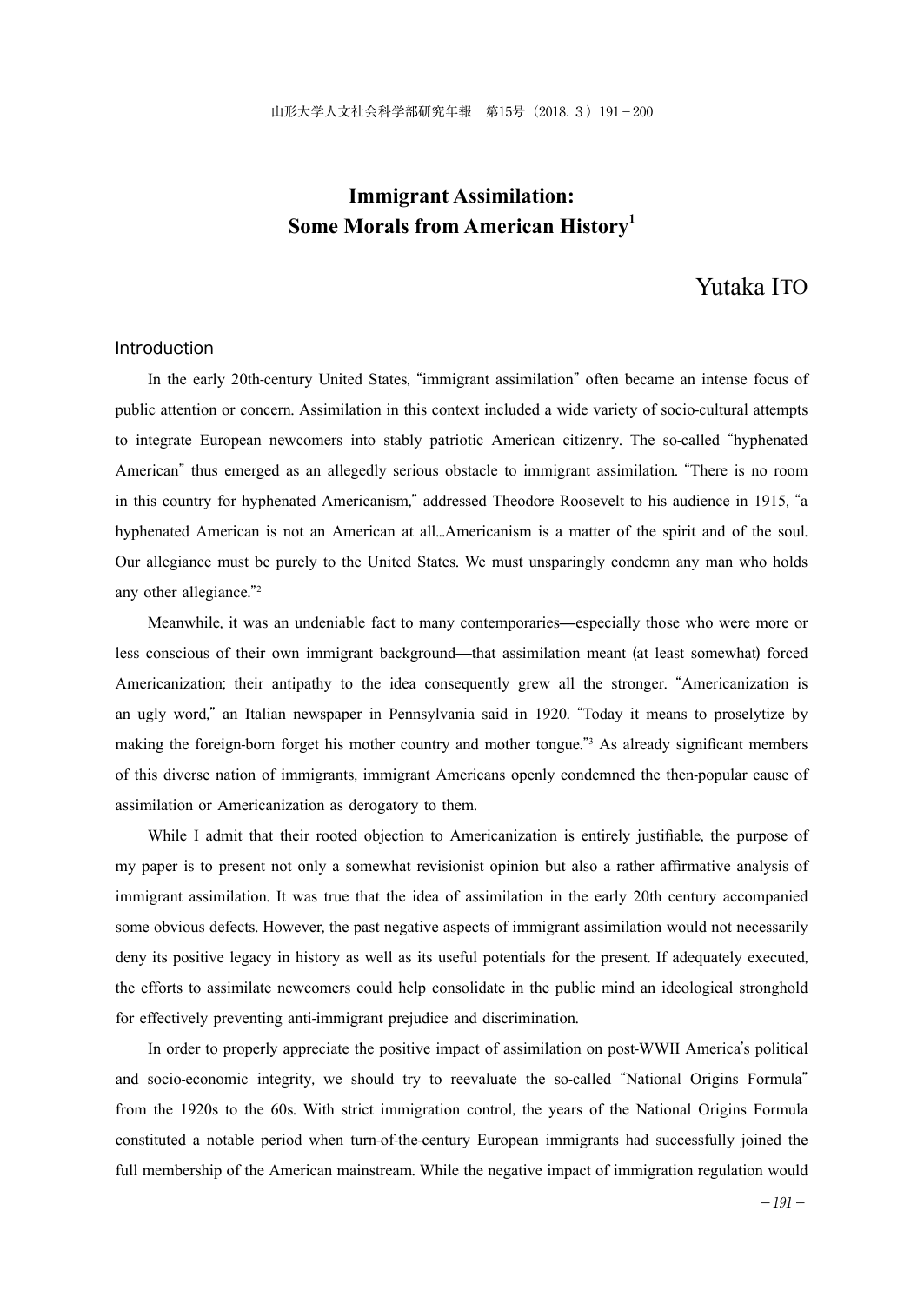undoubtedly deserve critical examinations, I intend in the following to present what I would consider a balanced view of immigrant assimilation.

#### Assimilation as a Political Concept

The term "assimilation" is often used to describe a condition or situation where immigrant newcomers adjust to the culture of a host society and eventually reach the point of accepting it as their own. Assimilation in this sense is another word for what cultural anthropologists call "acculturation."<sup>4</sup> Meanwhile, the kind of immigrant assimilation that I support here is what the American sociologist Robert Park calls "political" assimilation, which has some deeper implications than acculturation. The pioneer of assimilation studies in the United States, Park says in 1930:

Assimilation...is a political rather than a cultural concept. It is the name given to the process or processes by which peoples of diverse racial origins and different cultural heritages, occupying a common territory, achieve a cultural solidarity sufficient at least to sustain a national existence...In the United States an immigrant is ordinarily considered assimilated as soon as he has acquired the language and the social ritual of the native community and can participate, without encountering prejudice, in the common life, economic and political. The common sense view of the matter is that an immigrant is assimilated as soon as he has shown that he can "get on in the country." This implies among other things that in all the ordinary affairs of life he is able to find a place in the community on the basis of his individual merits without invidious or qualifying reference to his racial origin or to his cultural inheritance. 5

The Parkian sense of assimilation may be called "integration" today; it has an emphasis on political and socio-economic parity between newcomers and existing residents. What I endorse here as an ideal type of assimilation is the integration of immigrant newcomers into the "national existence."<sup>6</sup>

### Structural Assimilation<sup>7</sup>

The type of political assimilation summarized above would be better understood in comparison to Milton Gordon's theory of immigrant assimilation. In *Assimilation in American Life* (1964), Gordon divides assimilation into several crucial stages, of which he sees "structural assimilation" most important. As "the keystone of the arch" of the whole assimilation process, structural assimilation causes and promotes the further series of assimilation. "Once structural assimilation has occurred...all of the other types of assimilation will naturally follow," says Gordon.

According to Gordon, structural assimilation represents a situation where immigrants have achieved a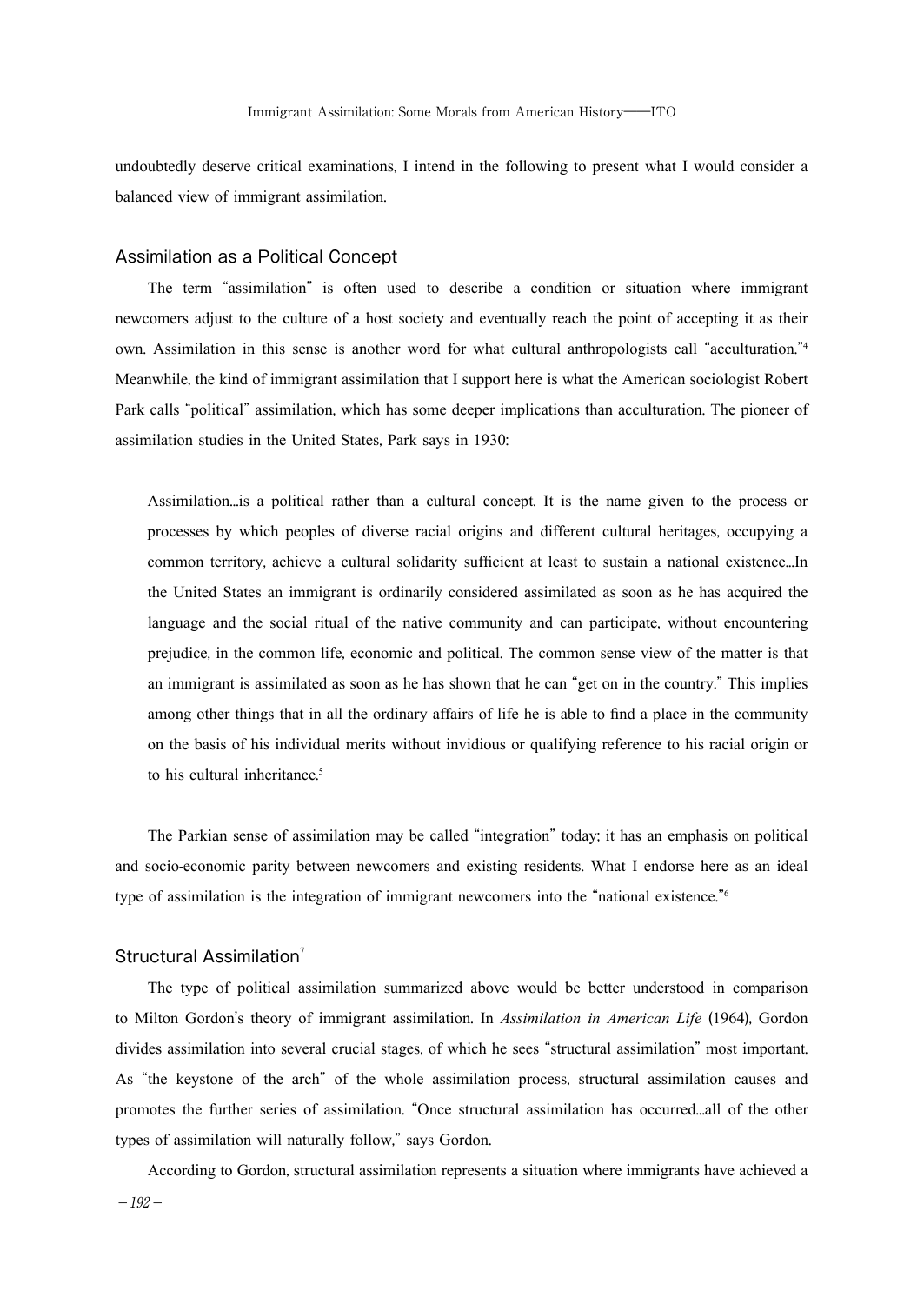"large-scale entrance into cliques, clubs, and institutions of host society, on primary group level." Through structural assimilation, immigrant newcomers would go beyond mere acculturation up to the point of acquiring a progressively solid foothold for the full membership of a host society. Put this way, Gordon's theory of assimilation aims to elaborate the everyday life sphere of Park's political model.

Gordon goes on to stress the importance of intermarriage or "marital assimilation, an inevitable by-product of structural assimilation" through which immigrant newcomers would gradually dissipate their ethnic identities into a host society. "Prejudice and discrimination are no longer a problem" at this stage of assimilation, he says, "since eventually the descendants of the original minority group become indistinguishable, and since primary group relationships tend to build up an 'in-group' feeling which encloses all the members of the group."

Marital assimilation thus constitutes an essential part of structural assimilation because the former would powerfully help integrate new immigrants into the socio-economic fabrics of the existing mainstream population. If assimilation has progressed in this direction and completed "in all intrinsic as well as extrinsic cultural traits," it would bring about what Gordon calls "civic assimilation"—the final stage of assimilation where "no value conflicts on civic issues are likely to arise between the now-dispersed descendants of the ethnic minority and members of the core society."<sup>8</sup>

#### Critiques of Structural Assimilation

Gordon's theory has often been exposed to critical counter-arguments by other scholars of assimilation. Richard Alba and Victor Nee point out that Gordon has overlooked the importance of "occupational mobility and economic assimilation," both of which they identify as "the key dimensions of socioeconomic assimilation." According to Alba and Nee, these two elements are "of paramount significance...because parity of life chances with natives is a critical indicator of the decline of ethnic boundaries." Once immigrant newcomers have managed to cross ethnic lines and enter "the occupational and economic mainstream," what would drive them next is "undoubtedly...a motive for social (i.e., structural, in Gordon's sense) assimilation." Socioeconomic mobility would thus result in the supra-ethnic "equal status contact" in occupational and economic activities on a daily basis—a point essential but missing in Gordon's model. 9

Another critical look at Gordon's model comes from Herbert Gans, who presents an alternative view of immigrant assimilation to Gordonian "straight-line theory." Straight-line theory "looks at the American life of the immigrants and their children from the perspective of the Old-Country culture," says Gans, "and measures the way, extent, and speed with which they give up that culture." Straight-line theory thus "leaves out 'agency'...i.e., the opportunity for people who have choices to make them." Instead of straightline theory, Gans goes on to propose "bumpy line theory" to accurately comprehend a wide variety of immigrant experiences. The "bumps" represent "various kinds of adaptations to changing circumstances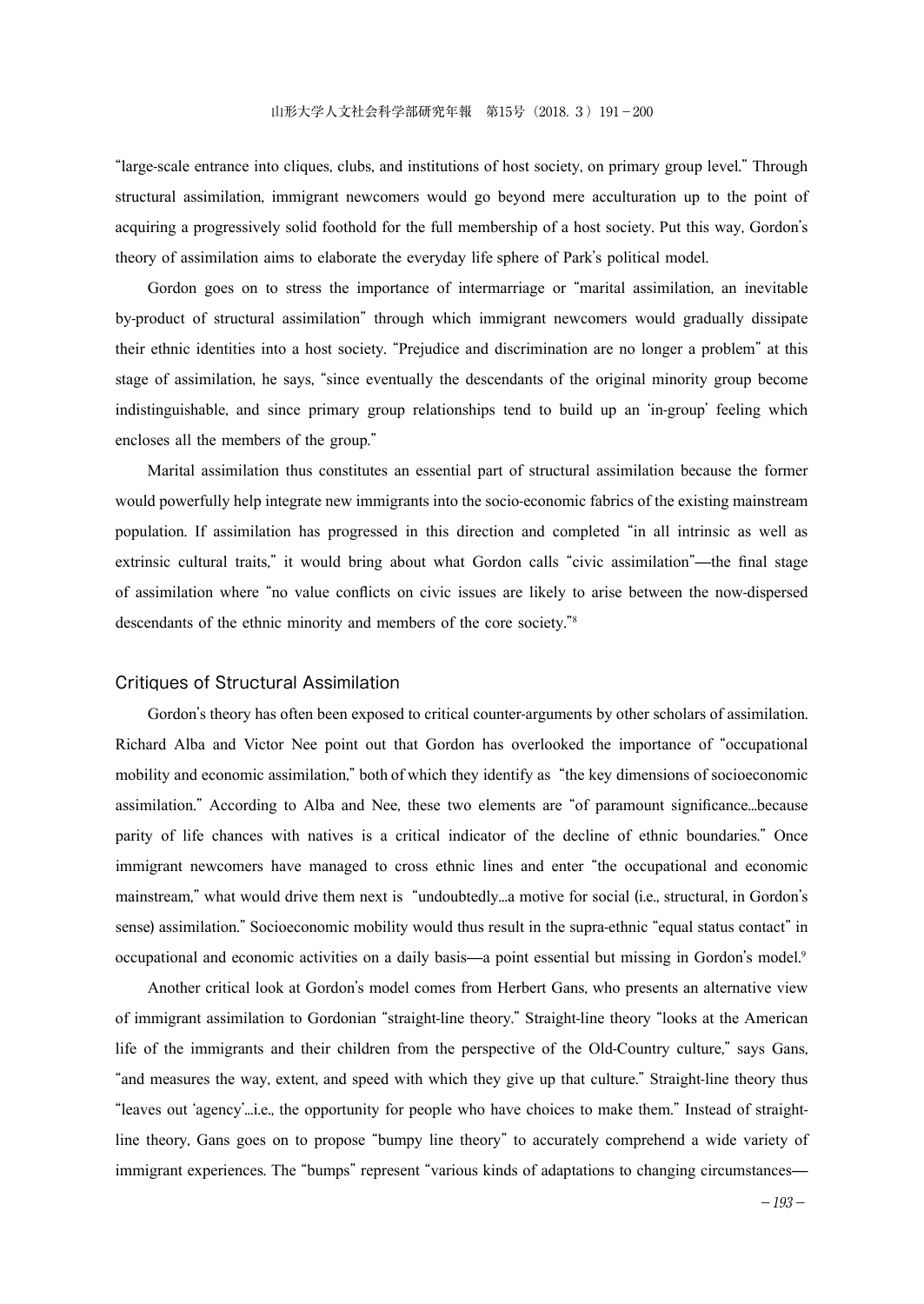and with the line having no predictable end."<sup>10</sup>

Alejandro Portes and Min Zhou present another theoretical framework—"segmented assimilation" to better address the complexities of immigrant assimilation. Through numerous case studies, they argue that assimilation should be understood neither as linear nor monolithic progress. "Instead of a relatively uniform mainstream whose mores and prejudices dictate a common path of integration," they observe "several distinct forms of adaptation"—successful socio-cultural integration into the middle class, downfall into permanent poverty or the underclass, and economic advancement with simultaneous conservation of immigrant culture and solidarity networks. Recasting and segmenting immigrant assimilation in this way, Portes and Zhou conclude that "the question is into what sector of American society a particular immigrant group assimilates," and "what makes some immigrant groups become susceptible to the downward route and what resources allow others to avoid this course."<sup>11</sup>

#### The National Origins Formula

Gordon's structural assimilation has been criticized primarily because it is considered too simplistic to address the complexities of immigration problems and phenomena in 20th-century America. However, we should note that none of its critics has succeeded in replacing Gordon's theory with their own; rather, their models have supplemented Gordon's and helped increase its adeqnacy and scope. While structural assimilation may not be a perfectly accurate description of immigrant assimilation, it has exerted an enormous influence on assimilation studies; it still remains a comprehensive theoretical framework that is valid enough to explain the underlying reality of immigrant experiences in America.

In fact, America's immigration restrictions from the early to mid-20th century played a dominant role in making structural assimilation a reality. In 1965, a year after Gordon's groundbreaking book was first published, the United States finally abandoned the National Origins Formula, which had been in effect since the 1920s. The National Origins Formula was a product of post-WWI immigration in America. The years spanning from the 1890s to the mid-1920s marked America's age of mass immigration. The great wave of (mostly European) immigrants beat upon the American shores; nearly 4,700,000 immigrants entered the country annually during those four years. The influx of immigrants was temporarily impeded during the First World War but resumed after the war ended. Roughly speaking, the total population of the continental United States in 1890 was slightly over 62,600,000; in 1920, it was about to reach 106,000,000; the average ratio of foreign-born people to natives from 1890 to 1920 was about 14 percent. These numbers show the enormity of the immigrant influx into America during those three decades.<sup>12</sup>

In the early to mid-1920s, the United States started the National Origins Formula by introducing a series of quota systems to restrict immigration. The Immigration Act of 1924 (the Johnson-Reed Act) had a decisive impact on the influx of immigrants, virtually ending the era of mass immigration. The act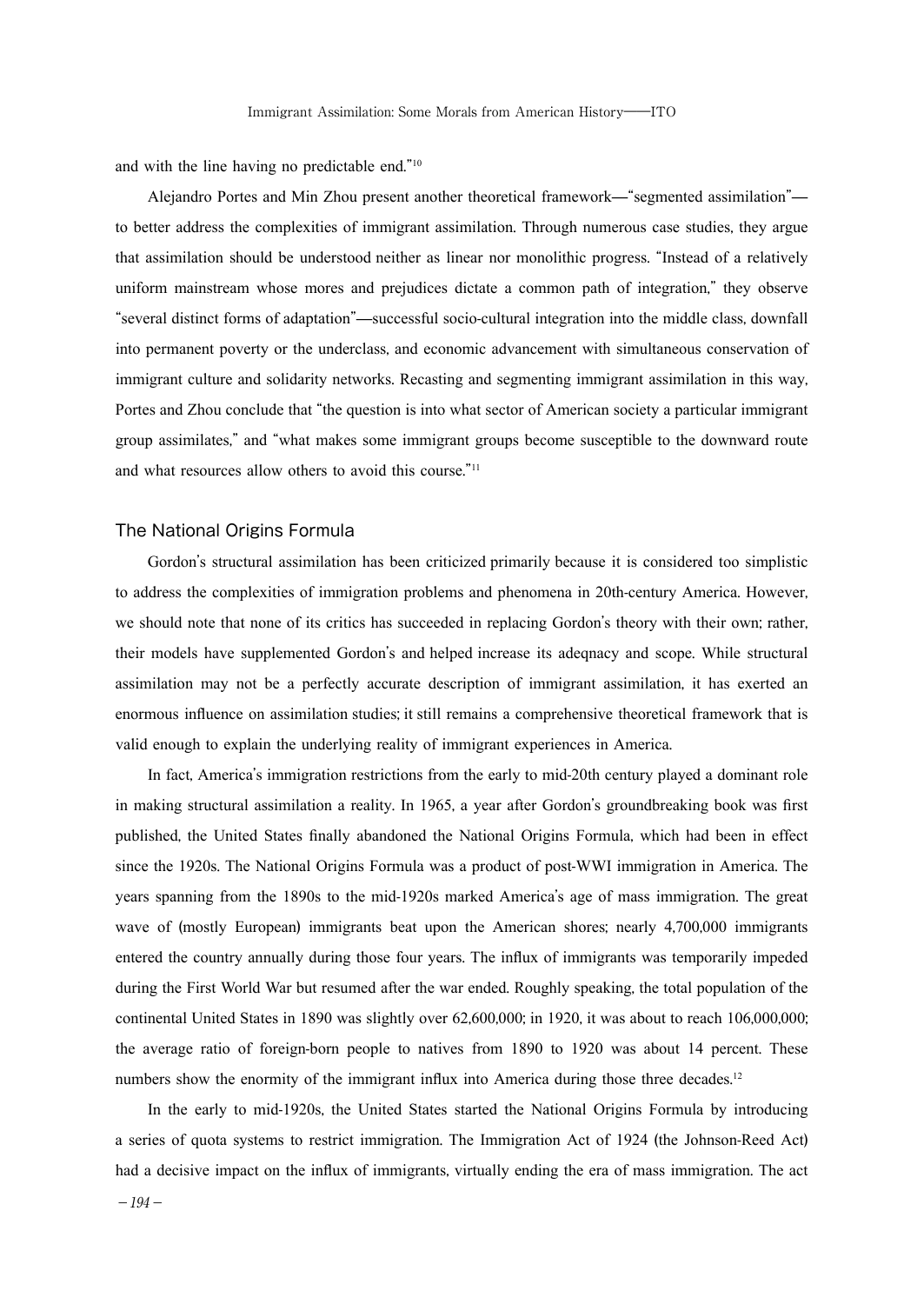stipulated that the annual number of new immigrants from each country be limited to two percent of the existing population of that nationality in the United States as of the 1890 census. The Immigration Act of 1924 thus capped the total number of immigrants to about 164,700 per year; it achieved a "dramatic" effect in slumping European immigrants from more than 800,000 in 1921 to less than 150,000 in 1929.<sup>13</sup>

#### Positive Impact of Immigration Restriction

The National Origins Formula received harsh criticism partly because of its inhumane and racist elements—inhumane in that it jeopardized transborder family reunion among immigrants; racist in that it legitimized the selective acceptance or rejection of immigrants by "national" (which in practice meant ethno-racial) origin. <sup>14</sup> Moreover, it was the civil rights movement that galvanized the American public mind and leadership into immigration reform. The majority of Americans then came to have serious qualms about the racist elements that were interwoven into many of America's existing laws and policies, among which immigration law was no exception. The National Origins Formula was finally repealed in 1965. 15

While there were understandable reasons to criticize the negative elements of the National Origins Formula, we should at least admit that it played a hugely influential role in assimilating turn-of-thecentury immigrants into American society. Regarding this aspect, the American immigration historian Otis Graham points out that "some of the costs of an era of unrestricted immigration were much clearer when it was curbed." According to Graham, the regulations during the 1920s virtually removed "from the center of American life" the question of immigration—a "contentious and divisive issue" that could have seriously split the public opinion in America. While some people had anticipated that the immigration regulations could cause labor shortages, the reality turned out to be precisely opposite. During the four decades of the National Origins Formula, American labor had become all the more efficient and achieved a remarkable increase in productivity.

Most notably, the immigration regulations created what Graham calls "a forty-year breathing space of relatively low immigration," which would function favorably to assimilation:

The pressures toward joining the American mainstream did not have to contend with continual massive replenishment of foreigners, and immigrant communities realized that the "sojourn and return" pattern...was untenable...The result, to condense a complicated story, was that the squalid ghettos of the turn of the century thinned out, and the New Immigrants and their children moved rapidly toward the mainstream of American society...Without restriction, this story would plausibly have been one of high levels of social segmentation and conflict, rather than of successful and swift consolidation.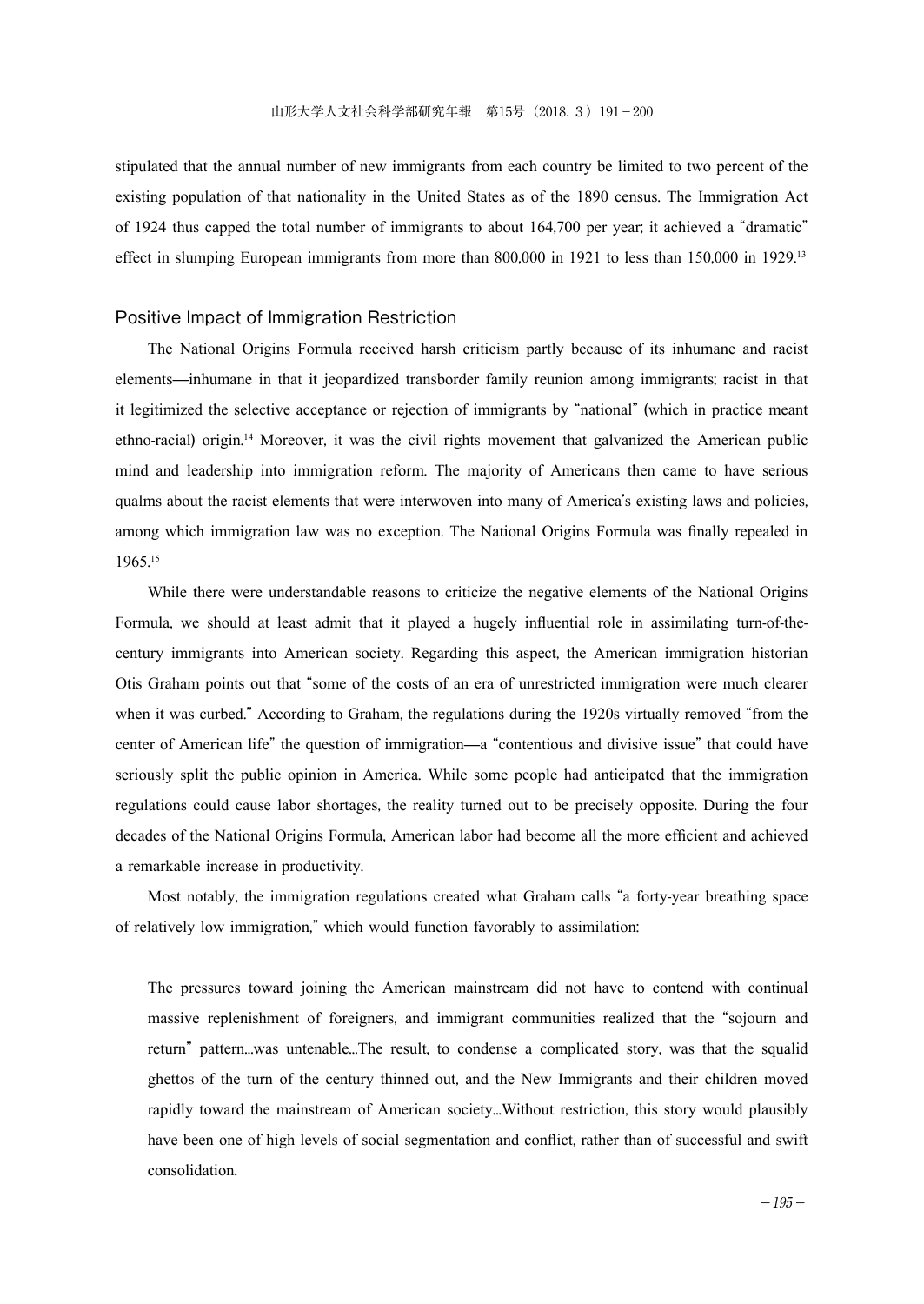The major consequence of effectively controlled immigration was what Graham identifies as "the successful and surprisingly rapid assimilation of the New Immigrants."<sup>16</sup> A variety of European ethnicities had already arrived even during the pre-1924 years of mass immigration; for the next 40 years, they would achieve a considerable socio-economic advancement in America. If we would turn to the extent to which immigrants have been integrated into a "national existence," we should regard assimilation during this period as a remarkable success; the majority of former immigrants have progressively transformed into the white middle class that is an essential component of mainstream American society. As for the majority of turn-of-the-century white ethnic immigrants from Europe as well as their descendants, their structural assimilation had fully been achieved by the mid-1960s. 17

#### Conclusion

Despite its often-mentioned shortcomings, the concept of structural assimilation at least corresponds or caters to the reality of an era when the process of assimilation in America had continued swimmingly due to the positive impact of immigration restriction policy. With the ongoing process of assimilation, immigration-associated socio-cultural conflicts have simultaneously been (not wholly annihilated but at least) reduced to the extent that they could no longer be recognized as remarkable problems.

Meanwhile, we should admit that the National Origins Formula included undeniably racist elements that were especially manifested in the anti-Japanese clause of the Immigration Act of 1924. While the racist elements in the National Origins Formula were not completely forgotten even in the pre-1960s America, it is also a fact that they were often dismissed as some bearable costs for the merits of national unity and stability. 18

We could not unconditionally rely on the past to gain lessons for the present. A critical look at the past is undoubtedly our generation's responsibility. Speaking of immigrant assimilation, we should never underestimate the possibility that assimilation may turn into the coercion of certain socio-cultural conformity or even discrimination toward immigrant minorities. Meanwhile, the composition of immigrant populations in the United States has drastically changed from the era of the National Origins Formula. Immigration would no longer be limited to America's domestic or national problem; it is now (whether you like it or not) an essential part of the global migration that needs to be considered in both international and domestic (or regional) perspectives.

However, I believe that the history of immigrant assimilation and immigration regulation in America could still teach us the following morals: (1) The core of assimilation theory remains intact. Once a host society decides to receive and assimilate foreign-born newcomers, they should then be accepted as equal members or integrated into its "national existence." (2) Despite an undeniable tendency that immigration regulations could function more or less oppressively to immigrant minorities, it would also be true that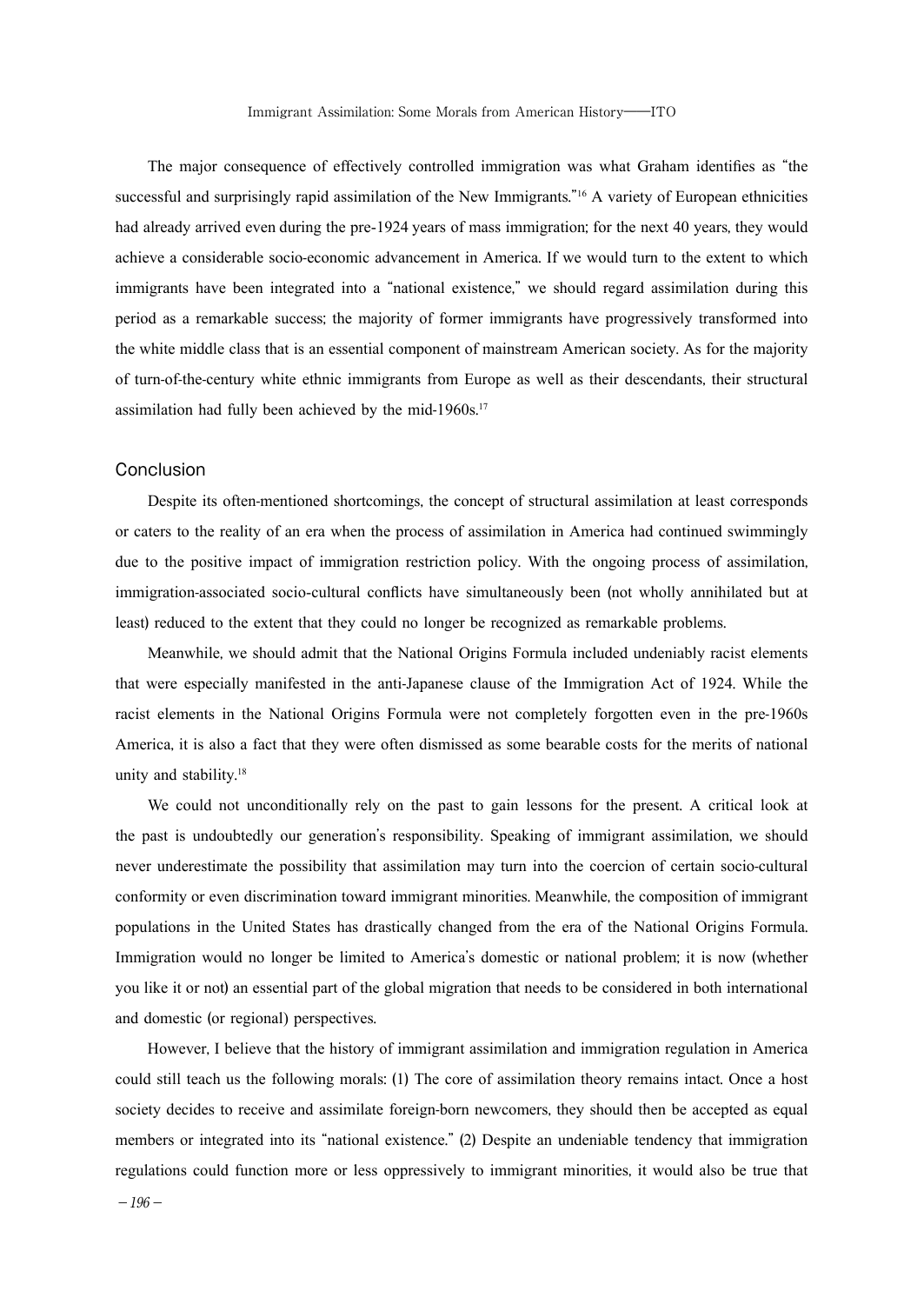the liberal-nationalist principle of immigrant assimilation could function as a strong ideological basis in constraining the coercive aspects of immigration policy and making the regulations as balanced and rational as possible. (3) Whatever the type, an immigration policy that does not embrace the possibility of assimilation would close the path to civil equality; such a policy may well result in creating a society that would marginalize or even discriminate against immigrants.

#### **Endnotes**

- 1 This paper is a significantly revised and partially augmented version of my other paper that has been published in Japanese: 伊藤豊 「公益としての移民同化論」 (『公益学研究』 16, 2016). A condensed version of this paper has been orally presented at the Joint Research Symposium (cohosted by the School of Arts and Sciences, the University of San Carlos, and the Faculty of Social Science and Literature, Yamagata University), held at the University of San Carlos, Philippines, 16 March 2017. I would like to express my thanks for the comments that I received from the audience.
- 2 "Americanism: Address Delivered before the Knights of Columbus, Carnegie Hall, New York, Oct. 12, 1915," in Theodore Roosevelt, *Fear God and Take Your Own Part* (New York: George H. Doran Company, 1916): 361-362.
- 3 *L*'*Aurora* (Italian newspaper, Reading Pa.), June 12, 1920, cited in Edward George Hartmann, *The Movement to Americanize the Immigran*t (New York: Columbia University Press, 1948): 257.
- 4 A standard or classical definition of "acculturation" is as follows: "Acculturation comprehends those phenomena which result when groups of individuals having different cultures come into continuous first-hand contact, with subsequent changes in the original cultural patterns of either or both groups... Under this definition, acculturation is to be distinguished from...assimilation, which is at times a phase of acculturation" (Robert Redfield, Ralph Linton, and Melville Herskovits, "Memorandum for the Study of Acculturation," *American Anthropologist* 38 [1936], George W. Stocking ed., *American Anthropology*, *1921*-*1945*: *Papers from the American Anthropologist* [Lincoln and London: University of Nebraska Press, 2002]: 258).
- 5 Robert E. Park, "Assimilation, Social," Edwin R. A. Seligman and Alvin Johnson eds., *Encyclopedia of the Social Sciences* Vol. 2 (New York: The Macmillan Co., 1930), Vol. 2: 281.
- 6 The reader may wonder why I still endorse "assimilation" despite the fact that many scholars today prefer "integration." They do so perhaps because they want to avoid the coercive overtones that the term assimilation could connote. While integration may sound milder or more politically correct than assimilation, my understanding is that (civil) integration is just a pre-stage toward (socio-cultural) assimilation as an ultimate goal or eventual consequence. Assimilation thus subsumes integration, but not vice versa.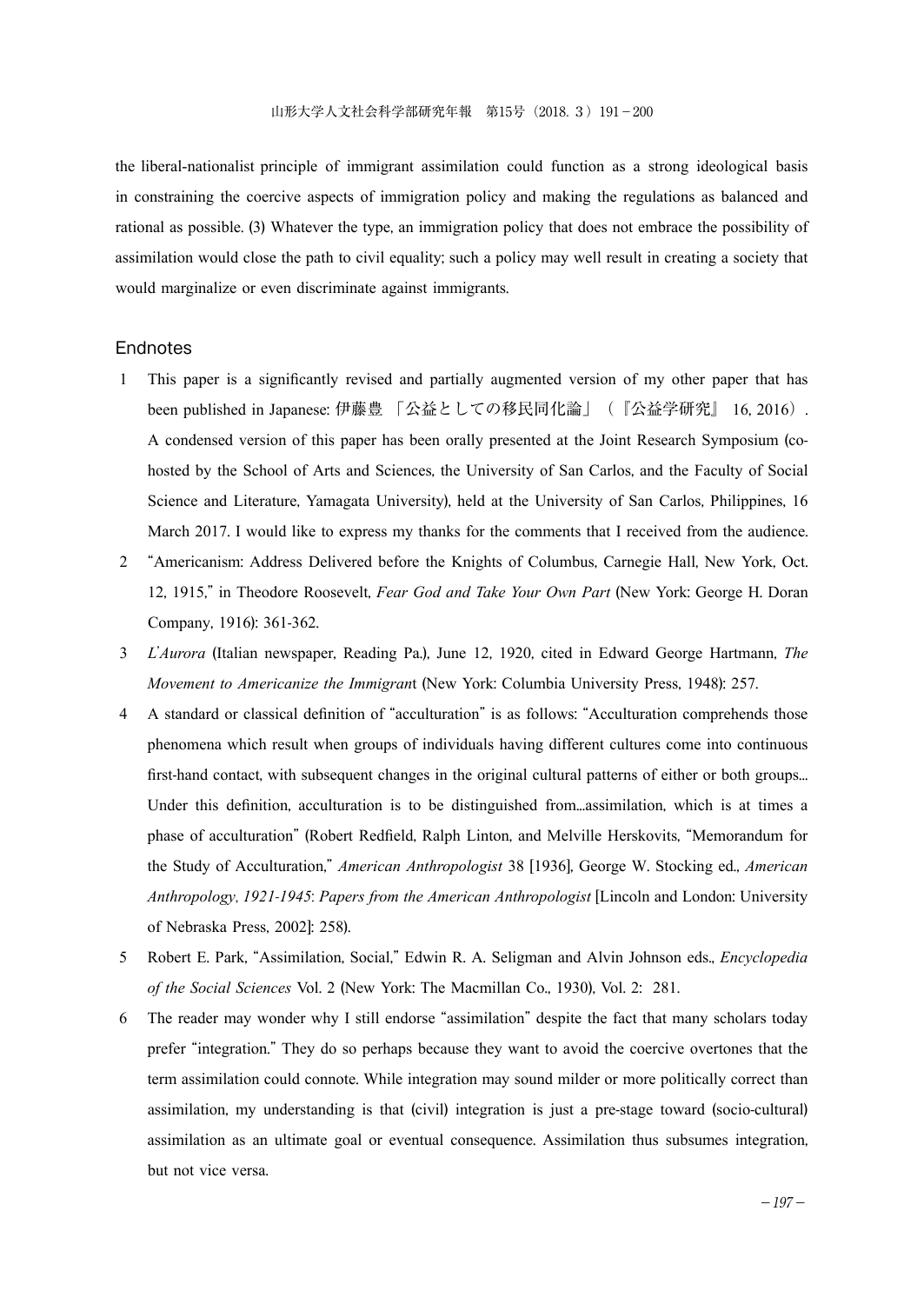The distinction between integration and assimilation is always problematic, as is exemplified in the argument by sociologist Christian Joppke. According to Joppke, assimilation is "transitive": Immigrants turn into mere "objects" in the process of assimilation that is "done by others." On the other hand, integration is an "intransitive" process that is "done by oneself," says Joppke. "In this respect, policy can only provide incentives for choice, but choice itself has to be left to the individual." Interestingly, he goes on to argue that the "consequence" of individual choices and actions for integration "may well be, perhaps even should be, 'assimilation'" (Christian Joppke, *Veil*: *Mirror of Identity* [Cambridge: Polity Press, 2009]: 116). By blurring his previous clear-cut distinction this way, Joppke seems to implicitly admit that the civic integration of immigrant newcomers into a host society could not help bringing about their eventual assimilation.

- 7 Parts of my argument in this chapter come from my other paper: "Steinbeck, Immigrant Assimilation, and Multicultural Society in America," *Steinbeck Studies* 40 (2017).
- 8 Milton M. Gordon, *Assimilation in American Life*: *The Role of Race*, *Religion*, *and National Origins* (New York: Oxford University Press, 1964): 81, 71, 80.
- 9 Richard Alba and Victor Nee, "Rethinking Assimilation Theory for a New Era of Immigration," *The International Migration Review* 31 (Winter, 1997): 835.
- 10 Herbert J. Gans, "Comment: Ethnic Invention and Acculturation: A Bumpy-Line Approach," *Journal of American Ethnic History* 11 (Fall, 1992): 44, 48, 49.
- 11 Alejandro Portes and Min Zhou, "The New Second Generation: Segmented Assimilation and Its Variants," *The Annals of the American Academy of Political and Social Science* 530 (1993): 82.
- 12 The numbers here have been compiled from Bureau of the Census, Social Science Research Council, *Historical Statistics of the United States*, *1789*-*1945*: *A Supplement to the Statistical Abstract of the United States* (Washington, D.C.: U.S. Dept. of Commerce, Bureau of the Census, 1949): 30.
- 13 Michael Lemay and Elliott Robert Barkan eds., *U*.*S*. *Immigration and Naturalization Laws and Issues*: *A Documentary History* (Westport, CT: Greenwood Press, 1999): 130. The Immigration Act of 1924 was also known as an anti-Japanese immigration law because it practically terminated Japanese immigration to America. However, the primary purpose of the law was not to suppress Japanese immigration but the further inflow of eastern and southern European immigrants that had sharply increased over the previous twenty years.
- 14 These condemnations officially appeared as early as the beginning of the 1950s. See *Whom We Shall Welcome*: *Report of the President*'*s Commission on Immigration and Naturalization* (Washington, D.C.: U.S. Government Printing Office, 1953), which was the commission's report to President Harry Truman. Under his direction, the commission investigated the problems of current immigration regulations in 1952 and submitted the report the following year. In its conclusion, the report states that

 $-198-$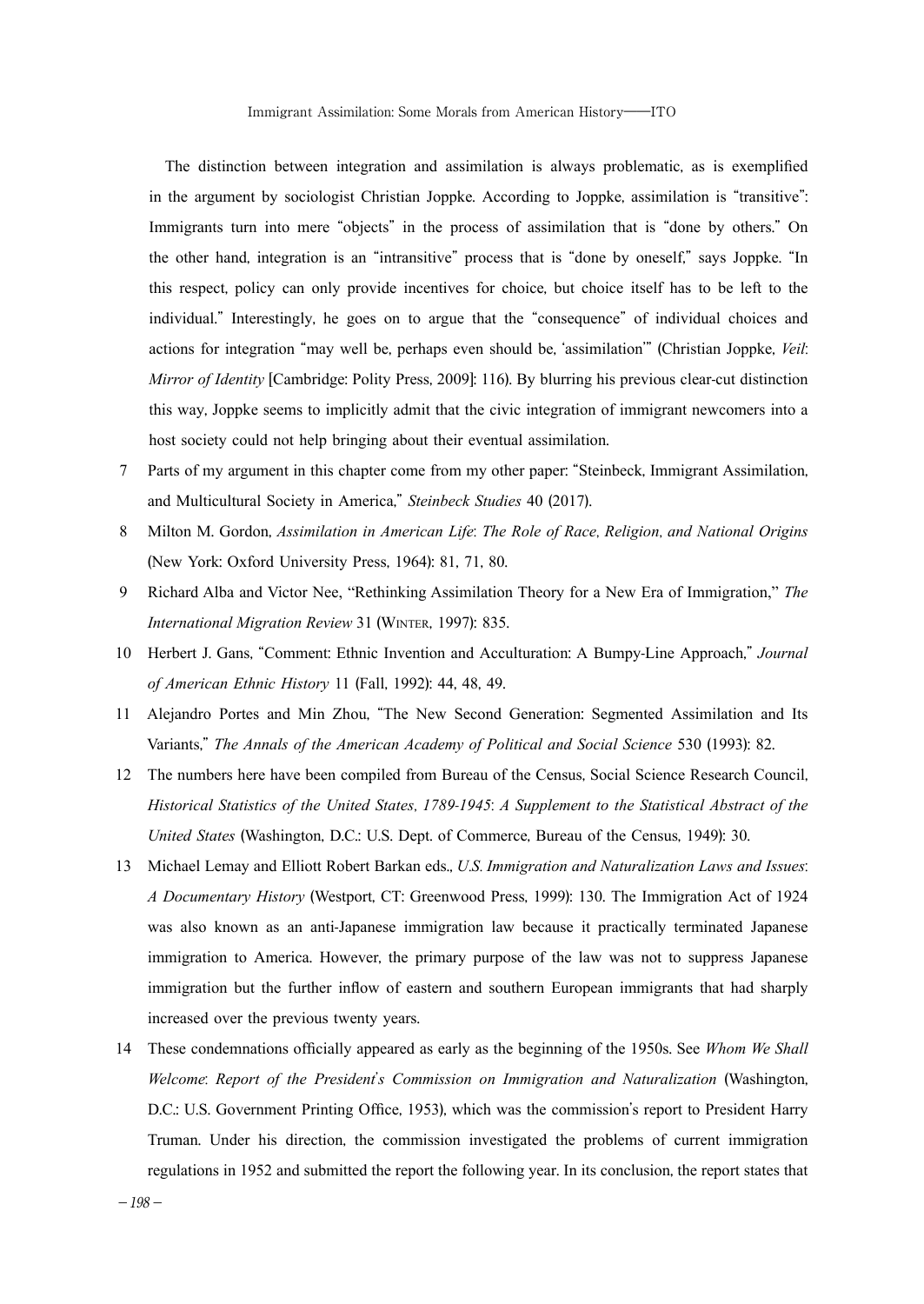the current immigration control "embodies policies and principles that are unwise and injurious to the nation. It rests upon an attitude of hostility and distrust against all aliens. It applies discriminations against human beings on account of national origin, race, creed and color." (263) See also 119, 213 and 244-245 regarding the disruption of family reunion; 52-55 and 88-95 regarding the discriminatory and racist characteristics of immigration restriction.

- 15 For the influence of the civil rights movement on the Immigration Act of 1965, see Lemay and Barkan, 251-252.
- 16 Otis L. Graham, "The Unfinished Reform: Regulating Immigration in the National Interest," Roger Daniels and Otis L. Graham, *Debating American Immigration*, *1882*-*Present* (Lanham: Rowman & Littlefield, 2001) : 129, 130-131, 130.
- 17 For further argument, see Ito, "Steinbeck," 38-39; Richard Alba, *Blurring the Color Line*: *The New Chance for a More Integrated America* (Cambridge, MA: Harvard University Press, 2009): 45-47.
- 18 The National Origins Formula was often justified by the popular concern that a vast number of "alleged undesirables" could easily infiltrate and "engulf the country." One of the formula's "avowed" (and in fact nominal) purposes was rather "qualitative" in that it "was concerned with the kind of persons coming into the United States rather than with their number." However, its apparent intent lay in not only the numerical reduction but also the consequential relative increase of immigrants from certain areas of the world. What mattered most in this direction of immigration policy was cultural affinity: The National Origins Formula was introduced and "justified as an attempt to guarantee that particular ethnic, racial, or nationality groups would have preference for entry into the United States, on the assumption that they were more adaptable to American culture." (*Whom We Shall Welcome*, 87, 83)